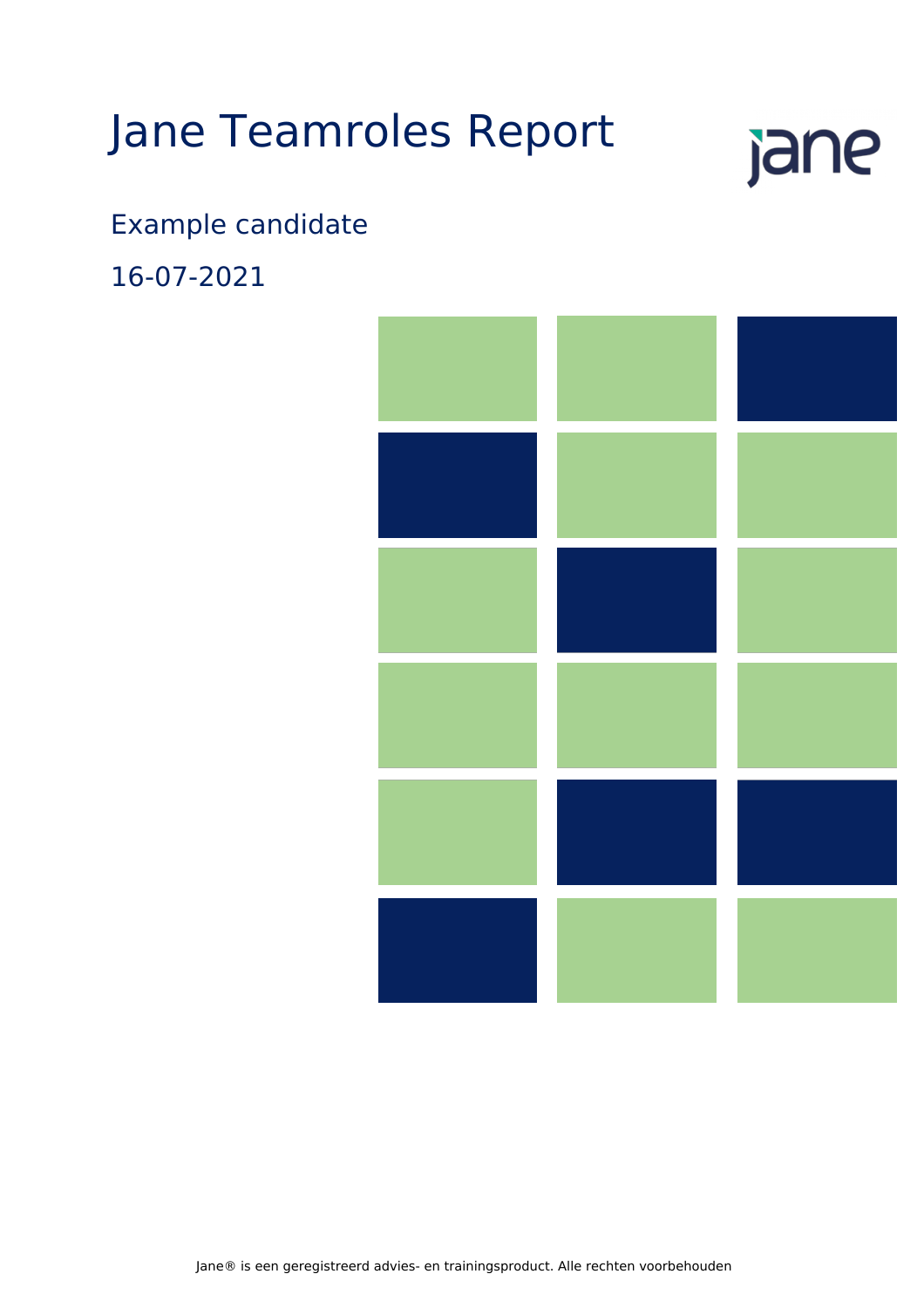## **Jane Team roles**

#### **Talents form the basis of competencies and teamroles**

Jane®provides insight into your strongest team roles based on your unique combination of talents. Jane®distinguishes 9 generic team roles. Each team role is based on a competence profile of 3 (behavioral) competencies. A competence is behavior that is considered necessary or desirable in a certain role or position. For example 'customer focus', 'being able to act proactively', 'being able to win others for something', etc. Jane®translates competences into a number of talents that are necessary to be able to realize the behavior described in the competence in practice. Your unique combination of talents determines the team role you can excel in.

#### **Jane® Teamroles**

A team role contains a certain type of behavior that is necessary for a team to function properly. The team roles complement each other and form the basis of a well-functioning team. Sometimes certain roles in a team are over-represented and others are under-represented. This can take the balance out of the team and slow down its functioning.

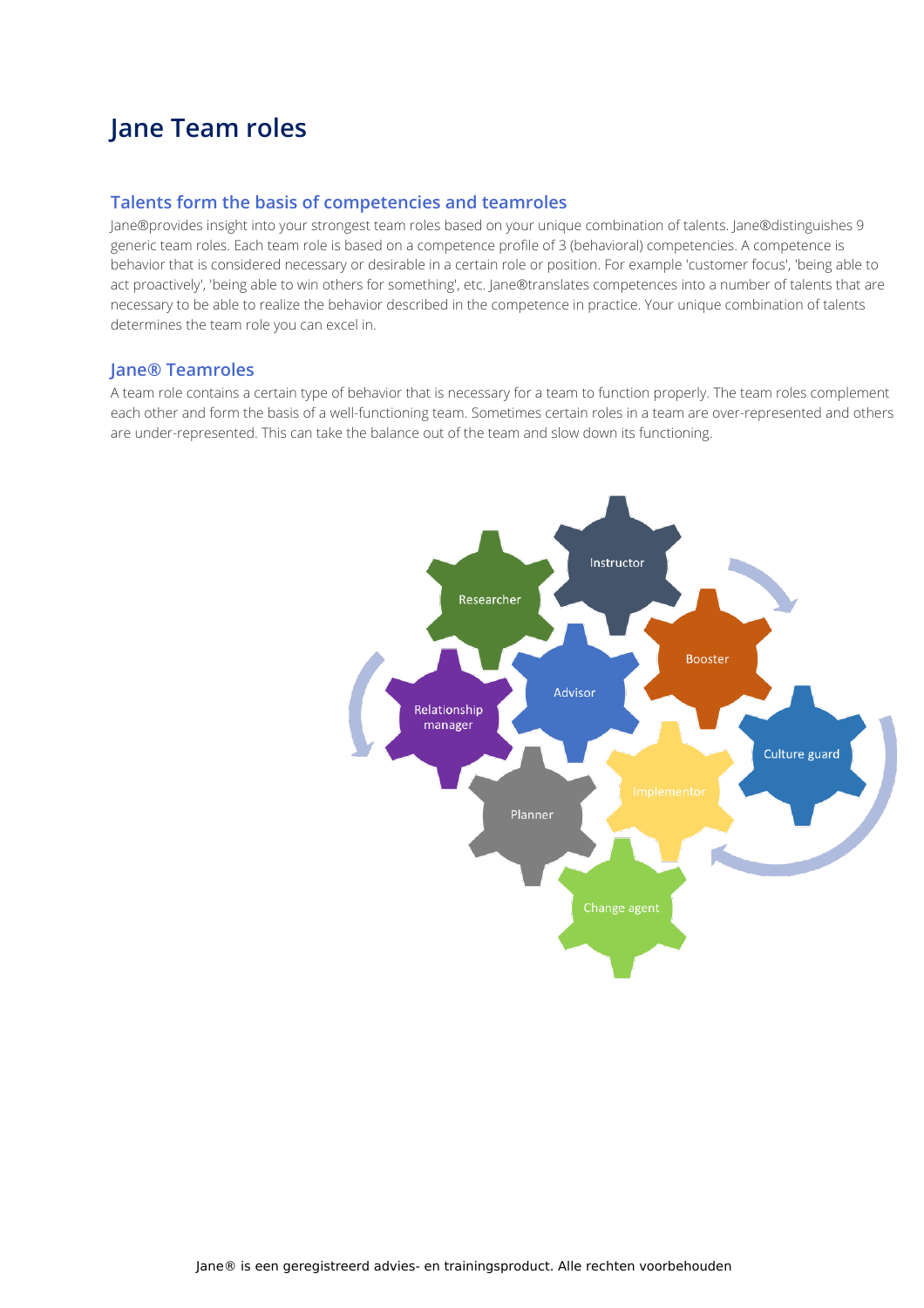## **My team roles Example candidate**

#### **The Advisor (1)**

The Advisor indicates which approach, method or strategy can best be applied in a certain situation. His/her advice is to-thepoint and takes into account the perception of the client. He/she comes up with ideas that will make the client stand out better in the future. He/she also ensures the relevant deployment of expertise, adapts it to the perception and thinking of those who have to implement the strategy. In doing so effort is made to make sure " advice" is as current as possible and tuned into the perception of listeners or readers. He/she tries to inspire them with new ideas.

#### **The Implementor (2)**

The Implementor is someone who ensures that an agreed strategy or method is actually implemented as intended. He/she puts new routines into operation and monitors them, convinces and motivates all involved and gives careful explanations, so that everyone knows what a specific strategy entails for their own function so that they actually work according to it. He/she considers discipline and motivation to be important and attaches great importance to preventing the wrong outcome or improper use of an approach or strategy.

#### **The Change Agent (3)**

The Change Agent guides the team towards the (necessary) changes. He/she sees the contours of what the change will lead to and converts intentions into achievable and (for everyone to follow) goals. He/she likes an integrated approach in which everyone simultaneously 'changes'. He/she is interested in new things and has the potential to invest a lot of time, attention and energy in it without an immediate visible return. He/she likes to work with concrete objectives and likes an integrated approach to achieve maximum team results. He/she collects information in a purposeful way and is receptive to what others discover in his/her field.